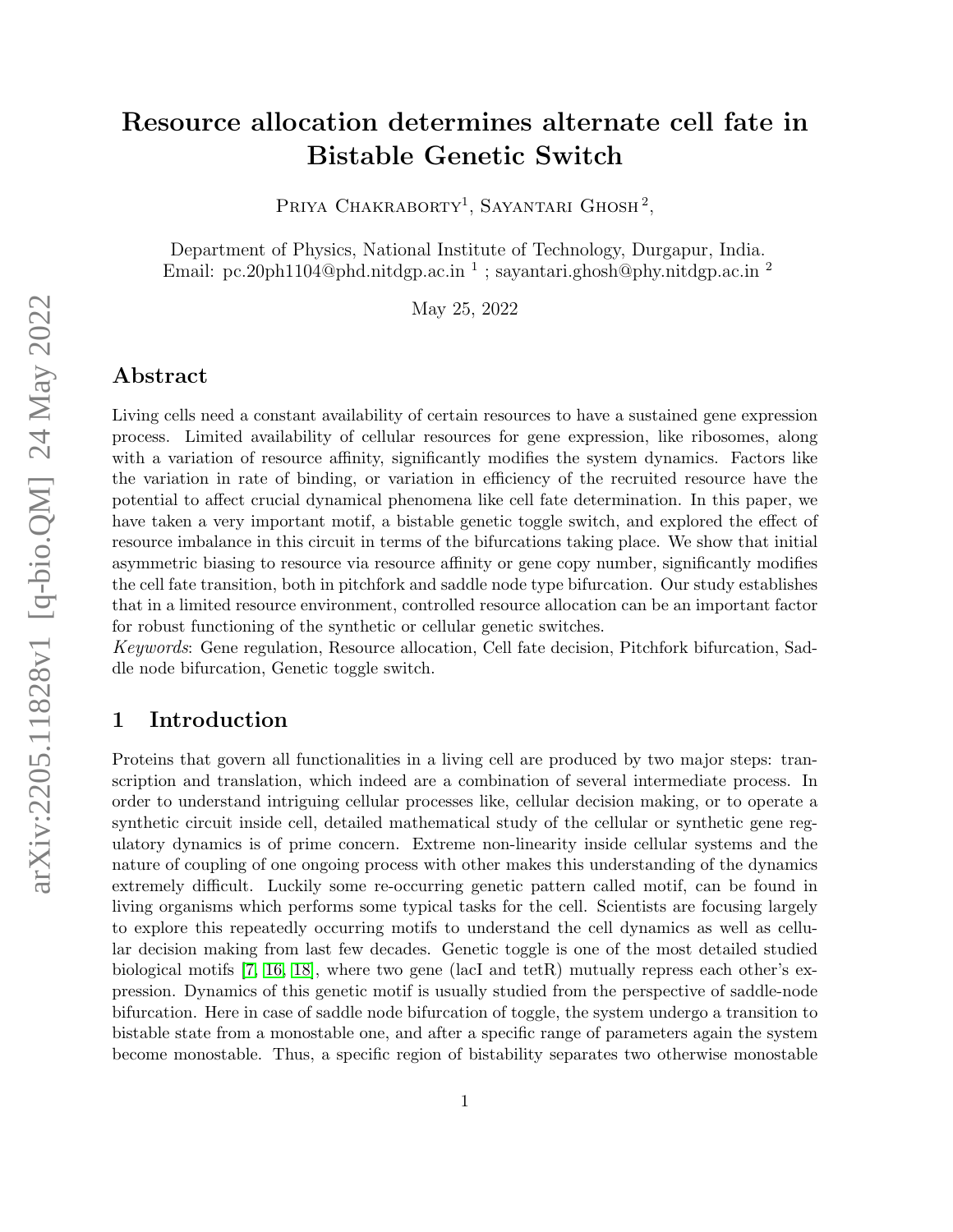region in the phase plane. The system can also undergo for a pitchfork bifurcation for some specific symmetry as studied in some recent works [\[2\]](#page-9-1). In case of pitchfork type bifurcation, a monostable region converts to a bistable one at a transition point and remains bistable for rest. Bistabilty introduces some irreversibility in biological systems, that once the system attains its steady state, it retains its same steady state even on application of some output perturbations in small scale. Thus, in case of cell fate differentiation and cellular decision making, genetic toggle motif is taken as a canonical circuit for understanding [\[1\]](#page-9-2).

From its early invention as a synthetic circuit by Gardner et al.[\[7\]](#page-9-0) different approaches for a robust controlling of genetic toggle is proposed. Some of them involves real time feedback control[\[12\]](#page-10-2), auto regulation, noise[\[19\]](#page-10-3), addition of some diffusible molecule like isopropyl-β-Dthiogalactopyranoside (IPTG) and anhydrotetracycline (aTc) to control the promoter activity as well. The search for novel control parameter is still going on, and in some recent study it is established that the limited availability of cellular ingredients, serving in the process of protein production can act as robust parameter in cell dynamics.

In the intermediate steps of protein production, majorly transcription and translation, the genes collect resources for successful completion of its expression from the cell. RNAP, transcription factor (TF), ribosome, degradation machinery etc. are various resources the cell supply to the synthetic genetic circuit implemented in it, or uses for its endogenous gene functionality. It is experimentally verified that the cell does not contain these resources infinitely; even depending upon the mode of operation, availability of resource in different cells vary significantly. In translation process, ribosome is considered to be the most important resource the gene circuit collects from the cell. Though the presence of this essential cellular resource in all the prokaryotes and eukaryotes is a fact, the amount of free ribosome in different living being is different, even for the different cell having different functionality differs in availability of free ribosomes. Like the pancreatic cells, in eukaryotes, dedicated for most of the protein production than other cells, contains unusually high number of ribosomes, but in contrary Smooth endoplasmic reticulum (SER), does not have ribosomes on its surface, and thus does not participate in protein production. This limited availability of the essential translational resource inside cell significantly affects the ongoing dynamics. In a low protein activity, or for a demand of low resource for the implemented synthetic construct, this limited availability may not affect, but in higher protein activity, or for a larger resource demand for the synthetic construct, unprecedented resource competition comes into picture. Different experimental and theoretical studies establishes that ribosome limitation significantly modifies the circuit dynamics and in larger scale the system chooses for favourable state. In a recent study, it is established that protein production curve can be largely modified in terms of sensitivity and amplification by controlling the ribosome availability and its distribution in system [\[5\]](#page-9-3). Due to nature of coupling of different ongoing process, the competition in outer motifs, which seems apparently not important in study of motif interest significantly modifies the dynamical behaviour, even can ruin the entire system, resulting in some emergent response in output [\[4\]](#page-9-4). Not only limited to ribosomes, this competition can arise for RNAP, gene copy numbers, degradation machinery's and many more. Yuriy Mileiko and team in a recent study have shown that gene copy number variation brings a significant change in the dynamics of some well known motifs [\[13\]](#page-10-4). The effect of decoy binding is also established by some recent papers as well[\[11,](#page-10-5) [9\]](#page-9-5). This trend of exploring the consequences of resource availability and distribution in cell dynamics is new, and scientists are getting exciting novel mechanisms of system modelling from it.

Cellular decision-making, environmental sensing and cell to cell communication are three key processes underlying pattern formation and development in microscopic to the complex organisms. From a theoretical point of view though the cellular decision making seems to be reversible,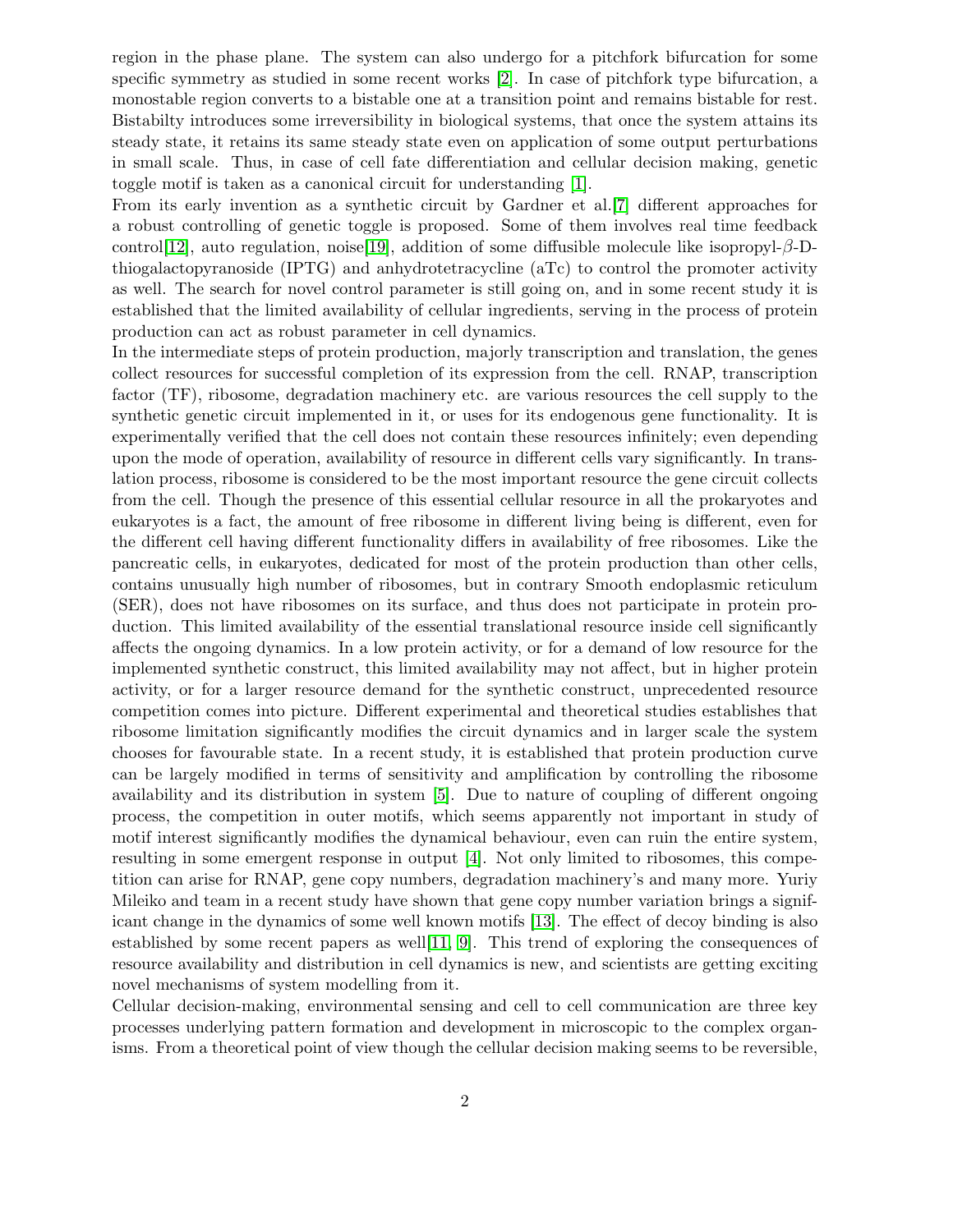in practice most of the time this is irreversible due to some secondary effects arising from the process. The biologically programmed cell death (apoptosis) or in response to the injury, the cell death (lysis) are most promising reason here. Several approaches in determining cell fate like feedback controlled regulation, cell size, growth rate dependency [\[17,](#page-10-6) [10\]](#page-10-7) is established in recent past. The effect of noise, especially when a group of cell is participating, statistics predicts the most probable as shown in [\[1\]](#page-9-2). Though the presence of these various efforts of determining cell fate transition, the effect of limited availability of resource or asymmetry in resource affinity inside cell, in the cell fate dynamics is not explored much. This asymmetry serving as initial biasness has the capacity to pre-pattern the cell fate.

In this paper, we have taken a simple genetic toggle motif and considered along with the mutual repression to each other, both the genes are collecting resource, (say ribosome here) from the same pool with different affinity. We also explore the condition for variability in gene copy numbers for the pitchfork type bifurcation here. Some of the major findings of this paper are

- Variability in resource affinity as well as gene copy number introduces asymmetry in pitchfork bifurcation and pre-patterns the cell fate. Greater the asymmetry, more the system pre-patterns itself in determining alternate cell fate.
- Asymmetry in resource affinity regulates the range of bistability, thus robustness of the switch in saddle node bifurcation.
- Total availability of resource regulates the point of bifurcation and region of interest in the system.

# 2 Model Formulation

Let us consider,  $X$  and  $Y$  are the two proteins, repressing each others promoter activity, forming a toggle switch as shown in Fig. [1.](#page-3-0) The hammerhead symbols represent the repression here. We also consider both this proteins are collecting resource from the same pool for their expression. We particularly focus on the pool of ribosome here, the essential resource for translation process, for the transcriptional complex to be translated as protein product.

Moving a step closer to cell dynamics, we consider that the ribosomes are distributed over small several cytoplasmic compartments inside the cell. Let  $T$  represents this local pool of resource available in the immediate vicinity of the toggle switch. Thus our consideration of the two participants of the concerned toggle switch collects resource ribosome from the pool  $T$  stands from its biological relevancy without any doubt.

The available mRNA pool for translation is represented by  $g_x$  and  $g_y$  for protein X and Y respectively.

The available mRNA pool  $g_x$  and  $g_y$ , collecting ribosomes from the pool T, with affinities  $res_x$ and  $res_y$  makes a ribosome bound complex  $c_x$  and  $c_y$  which will be translated to protein X and Y at a rate of  $\epsilon_x$  and  $\epsilon_y$  respectively. This asymmetry in resource allocation is very insightful here. Polycistronic mRNA pool in most of the bacterial organisms contains a multiple ribosome binding sites (RBS) [\[3\]](#page-9-6), the rate of translation depends on the rate of recruitment of ribosomes to this RBS, as well as on the rate of translation initiation. The rate of ribosome recruitment also depends upon many factors. Including all this rates, we generalise the resource allocation or the protein production can have different rates as well.

As mentioned, from the total pool T, the ribosome bound complex are presented by  $c_x$  and  $c_y$ , thus further free pool of resource ribosome for translation is estimated by  $(T - c_x - c_y)$ .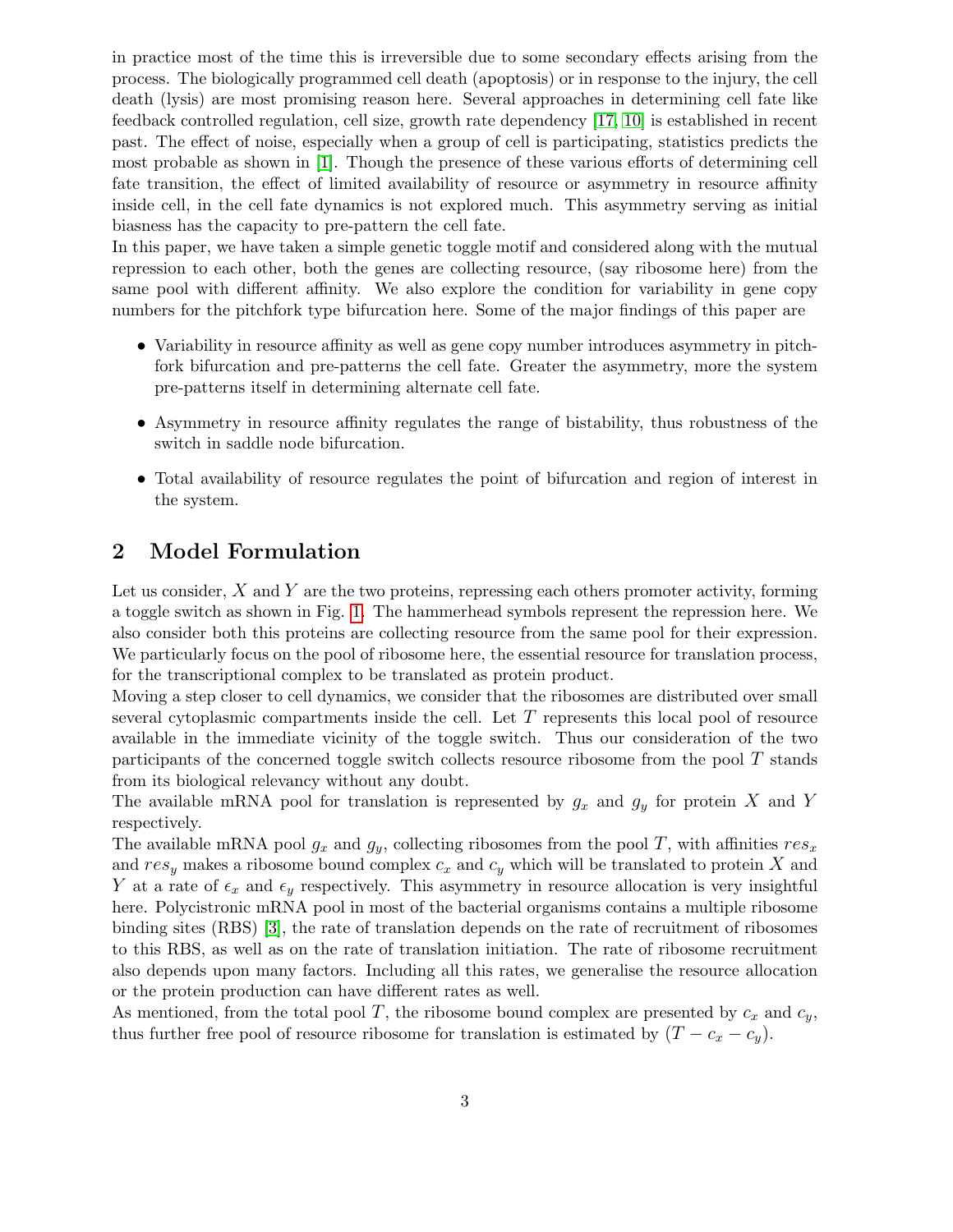<span id="page-3-0"></span>

Figure 1: Model motif: (a). Genetic toggle, two protein  $X$  and  $Y$  mutually repress each others promoter activity. Hammer head symbol represents the repression here. Also both the participants of toggle collects resource from same pool T with the affinities  $res_x$  and  $res_y$  respectively. (b). Schematic diagram of inter cellular competition determining cell fate. Strength of repression drives the cell to a particular fate. (c). Saddle node bifurcation in genetic toggle. A bistable region separates two monostable region in phase space. (d). Pitchfork bifurcation in genetic toggle. Monostable region switches to a bistable region at bifurcation point.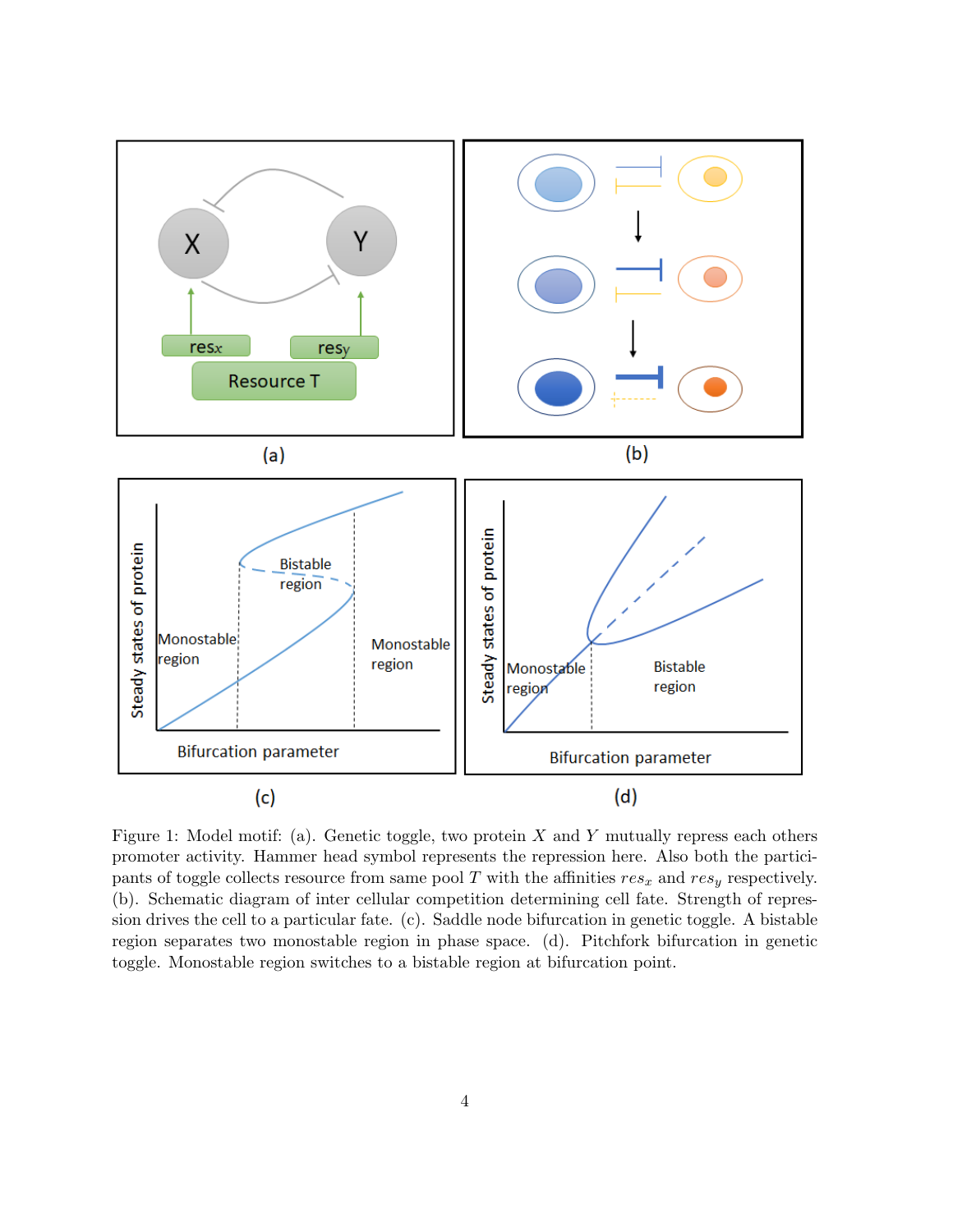The mutual repression is captured by Michaelis–Menten type term in our model and the hill function co-operativity n is taken as 2. The ODE representing the scenario is given by Eq. [1.](#page-4-0)

<span id="page-4-0"></span>
$$
\frac{dc_x}{dt} = res_x (T - c_x - c_y) g_x - c_x
$$

$$
\frac{dX}{dt} = \frac{c_x \epsilon_x}{1 + y^n} - X
$$
(1)
$$
\frac{dc_y}{dt} = res_y (T - c_x - c_y) g_y - c_y
$$

$$
\frac{dY}{dt} = \frac{c_y \epsilon_y}{1 + x^n} - Y
$$

In steady state all the rate of changes is equal to 0, we investigated the system.

### 3 Result section

#### 3.1 Pitchfork bifurcation in genetic toggle

Pitchfork bifurcation occurs at specific equilibrium with perfect symmetry conditions of the toggle system. For one variable dynamical system, several studies are present while for a two variable dynamical system, a few studies in recent past [\[2\]](#page-9-1) investigated this phenomena in a brief. For a conventional pitchfork model, we take the production rates of the two proteins to be equal, thus here we take  $\epsilon_x$ , the production rate of X from its complex  $c_x$  and,  $\epsilon_y$ , rate of production of Y from its complex  $c_y$  is equal.

#### 3.1.1 Resource affinity regulates the symmetry of pitchfork bifurcation

Following the conventional way of pitchfork bifurcation in toogle system, to the the protein production rates to be equal, a detailed literature review strongly supports our consideration of taking different resource affinity value without any loss of generality. We find resource affinity value regulates the symmetry of pitchfork bifurcation significantly. We investigated the model for fixed values of  $n = 2$ ,  $g_x = g_y = 5$ ,  $T = 5$ ,  $res_y = 2$  and changing  $\epsilon_x$  such that for every point  $\epsilon_x = \epsilon_y$  for three different values of  $res_x$ . When  $res_x = res_y$  we find a beautiful symmetric pitchfork bifurcation in output while more interestingly asymmetry in resource affinity values destroys the symmetry in output pitchfork with a significant impression. Starting with a lower resource affinity for  $X, res_x < res_y$ , a smooth transition of the pitchfork to low state of the system as shown in Fig. [2a](#page-5-0), while higher state is only accessible for a very large perturbation in the system. While starting from a higher resource affinity  $res_x > res_y$  for Fig[.2d](#page-5-0), the continuous accessible state is the higher production state, while lower production states are only accessible for only a large perturbation in the system as well. Same resource affinity of  $X$  and  $Y (res_x = res_y = 2$  for Fig[.2c](#page-5-0)) results in a symmetric pitchfork. Also, it is interesting to note that, larger the asymmetry, higher the stability of the chosen transitioned state and bare the chances for its transition to another steady state even when perturbation is present from outside (comparing Fig[.2a](#page-5-0), Fig[.2d](#page-5-0) with Fig[.2c](#page-5-0)). So, the results indicate to the conclusion that an initial asymmetry in resource allocation pre-patterns the cells to a higher production regime or in a lower production regimes and determines the cell fate.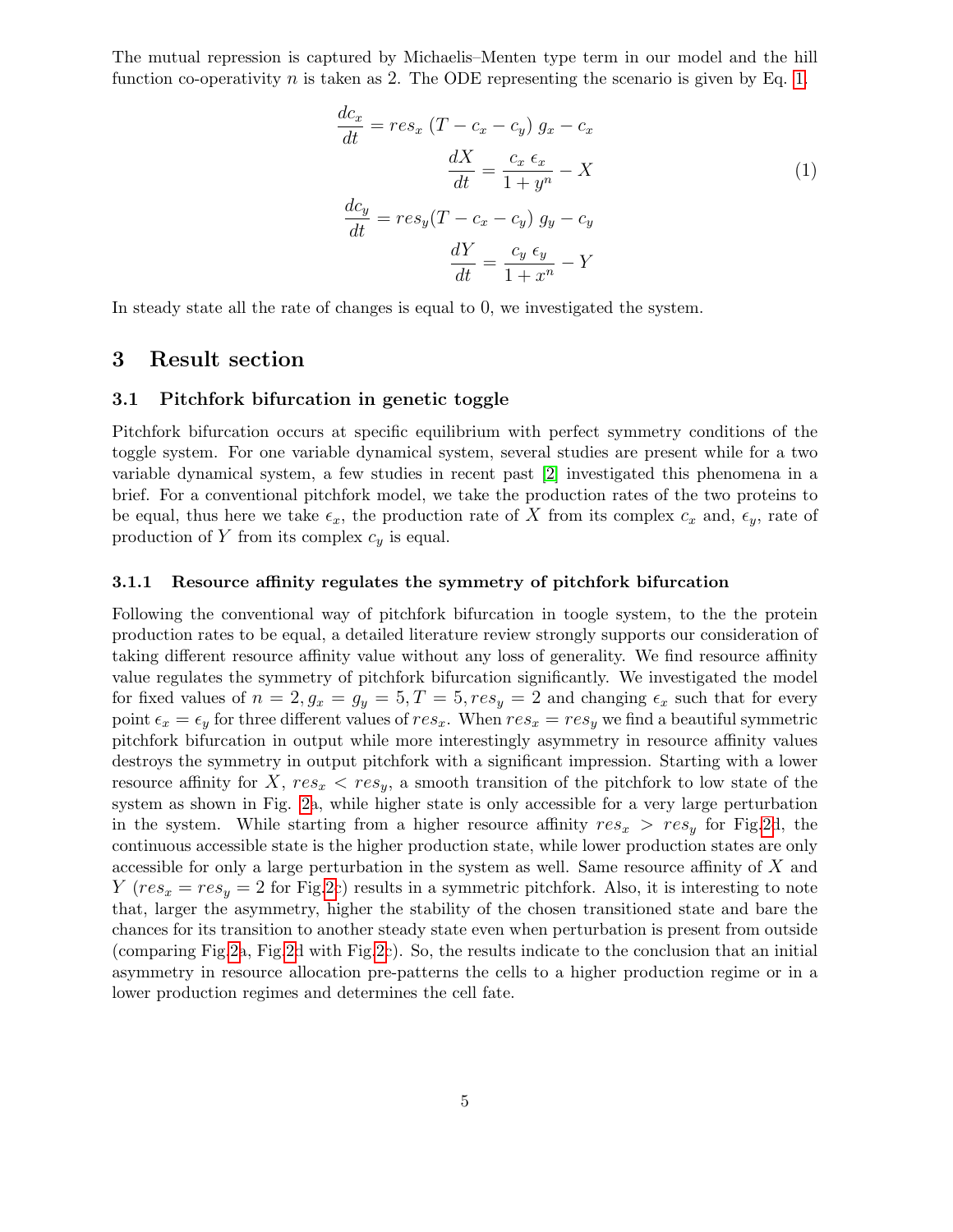<span id="page-5-0"></span>

Figure 2: Resource affinity regulates the symmetry of pitchfork bifurcation. Concentration of protein X wrt the rate of X production  $\epsilon_x$  plot.  $n = 2$ ,  $res_y = 2$ ,  $g_x = g_y = 5$ ,  $T = 5$  for all the plots. Resource affinity for X production i.e.  $res_x = 1$  for (a),  $res_x = 1.8$  for (b),  $res_x = 2$  for (c),  $res_x = 3$  for (d).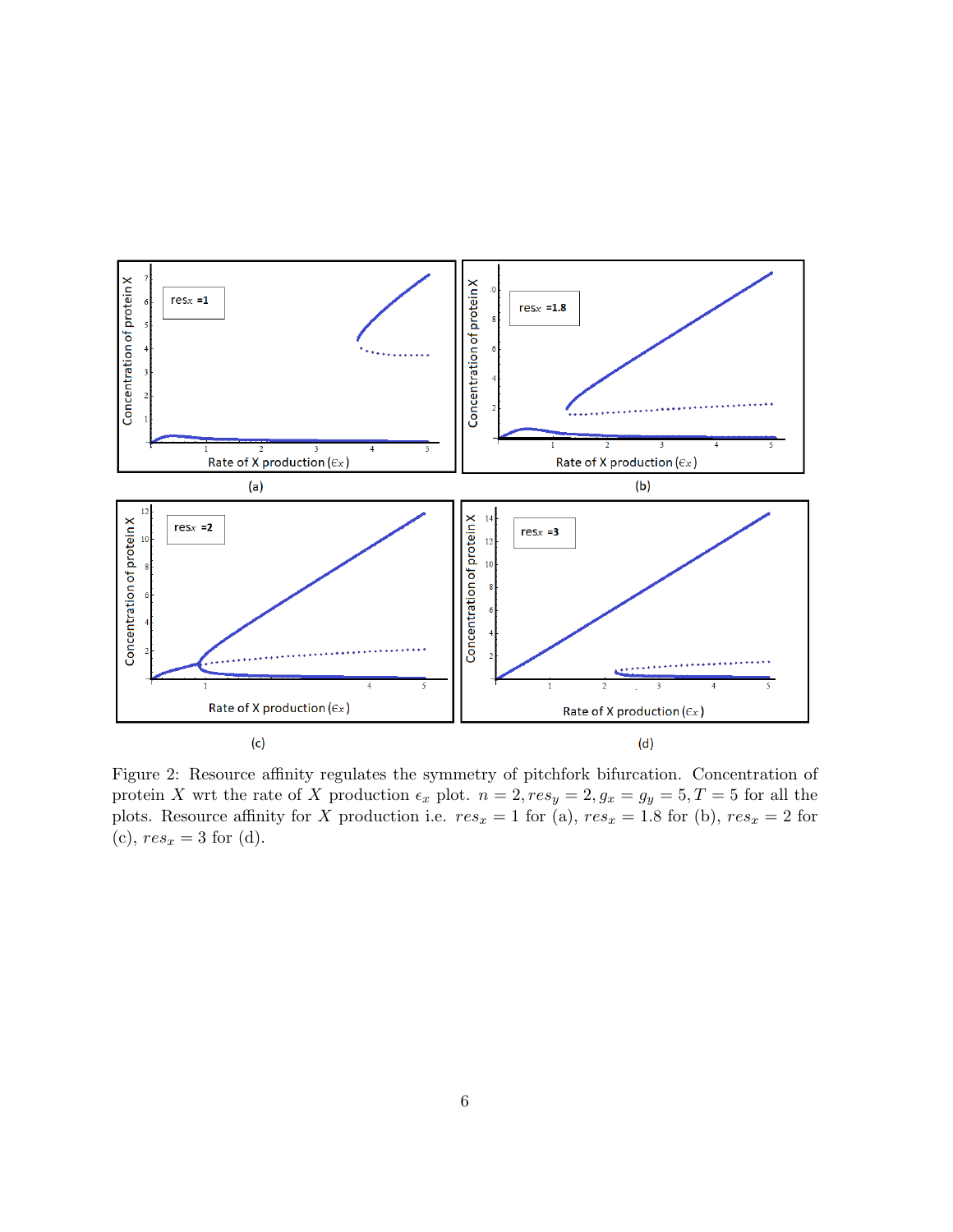<span id="page-6-0"></span>

Figure 3: Availability of total mRNA pool regulates the symmetry of pitchfork bifurcation hence cell fate transition. Concentration of protein X vs. rate of X production  $\epsilon_x$  plot.  $res_x = res_y =$  $2, n = 2, T = 5, g_y = 5$  is fixed for all the plots and  $\epsilon_x = \epsilon_y$ . Gene copy numbers available for X production i.e  $g_x = 3$  for (a),  $g_x = 4.5$  for (b),  $g_x = 5$  for (c),  $g_x = 6$  for (d).

### 3.1.2 Availability of total mRNA pool regulates the symmetry of pitchfork bifurcation.

We find similar result wrt. gene copy number available for translation for the particular protein. The number of copies of a particular gene present in the genotype is usually called the gene copy number. A symmetry in presence of gene copy number with symmetry in other system parameters shows a perfect pitchfork in output while asymmetry in initial condition of gene copy number pre-patterns the system to a higher or lower production state according to available gene copy number for translation as shown in Fig[.3.](#page-6-0) It is interesting to note that greater the asymmetry in initial gene copy number, greater the perturbation the system demands to transit from its continuous steady state to the other.

#### 3.1.3 Total resource availability regulates the point of bifurcation in the system

We find, total resource availability significantly regulates the bifurcation point of the system as shown in Fig[.4.](#page-7-0) We investigate the model for two fixed values of  $T$ , increasing the total resource available for translation the position of bifurcation comes to a lower value of input signal. Also the range of steady states drastically changes.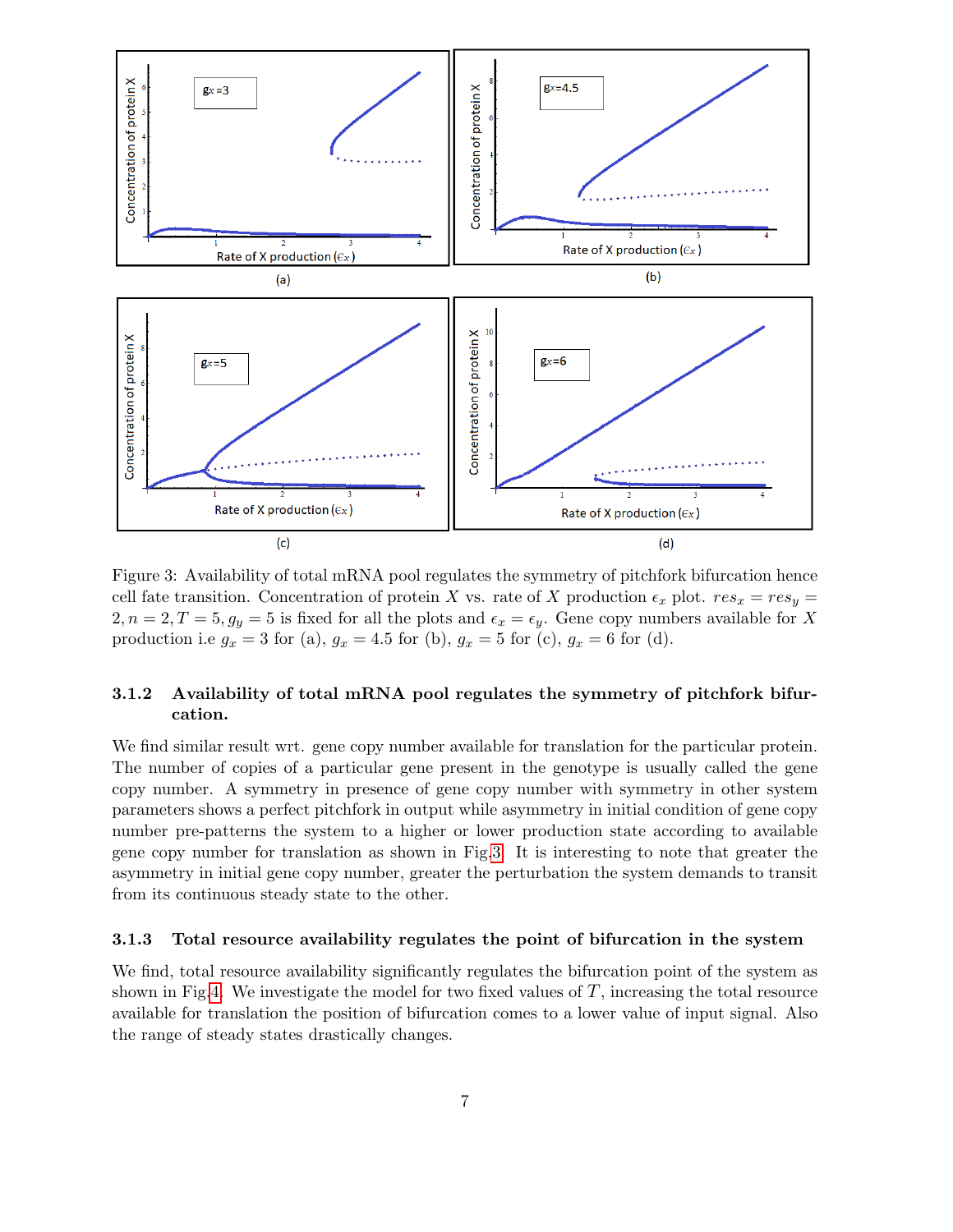<span id="page-7-0"></span>

Figure 4: Total resource  $T$  availability regulates the point of pitchfork bifurcation in genetic toggle. Concentration of protein X vs. rate of X production  $\epsilon_x$  plot.  $n = 2, g_x = g_y = 5, \epsilon_x =$  $\epsilon_y, res_x = res_y = 2$  for both the plot.  $T = 5$  for (a) plot,  $T = 10$  for (b) plot.

#### 3.2 Saddle node bifurcation in genetic toggle

The genetic toggle, most conventionally known as genetic toggle switch, is biologically most important for its On/Off switch like behavior which plays a significant role in determining cell fate. From its early invention, researchers are deliberately searching for the ways of robust controlling of toggle switch. We find beautiful control on the toggle switch by controlling resource distribution.

#### 3.2.1 Resource distribution regulates the point of bifurcation in toggle switch

We find the resource distribution significantly regulates the point of bifurcation in saddle node of genetic toggle as well, as shown in Fig[.5.](#page-8-0) We investigate the system for 3 different values of res<sub>x</sub> keeping all other parameters fixed at  $res_y = 2, n = 2, g_x = g_y = 5, T = 5, \epsilon_y = 2$ and plot concentration of protein X wrt. activator of X production  $\epsilon_x$ . Considering the blue line (continuous and dashed) primarily, which shows the scenario when  $res_x = res_y = 2$  that is resource allocation for X to Y is same, we find a change in  $res_x$  shifts the curve left to the green curve (or right to the red curve) for a higher affinity for resource to X than  $Y$ ,  $res_x = 3$ ,  $> res_y = 2$  (for a lower affinity for resource to X than Y,  $res_x = 1$ ,  $< res_y = 2$ ).

#### 3.2.2 The region of interest in toggle switch is significantly regulated by resource allocation

For a saddle node bifurcation, the most interesting region is the range of input signal for which the output protein concentration attains two drastically different concentration depending upon the mode of forward or backward operation. When investigated in bifurcation diagram, a set of stable equilibrium point is separated by unstable equilibrium points, the system cannot achieve physically. From Fig[.5](#page-8-0) we get also the range of interest increases (or decreases) for  $X$  with a lower resource allocation  $res_x = 1 < res_y = 2$  (for X getting higher resource than Y,  $res_x = 3 > res_y = 2$ . It is interesting to note that, lower resource availability to X, than Y, stabilises the bifurcation curve for larger fluctuation. This not only giving us an opportunity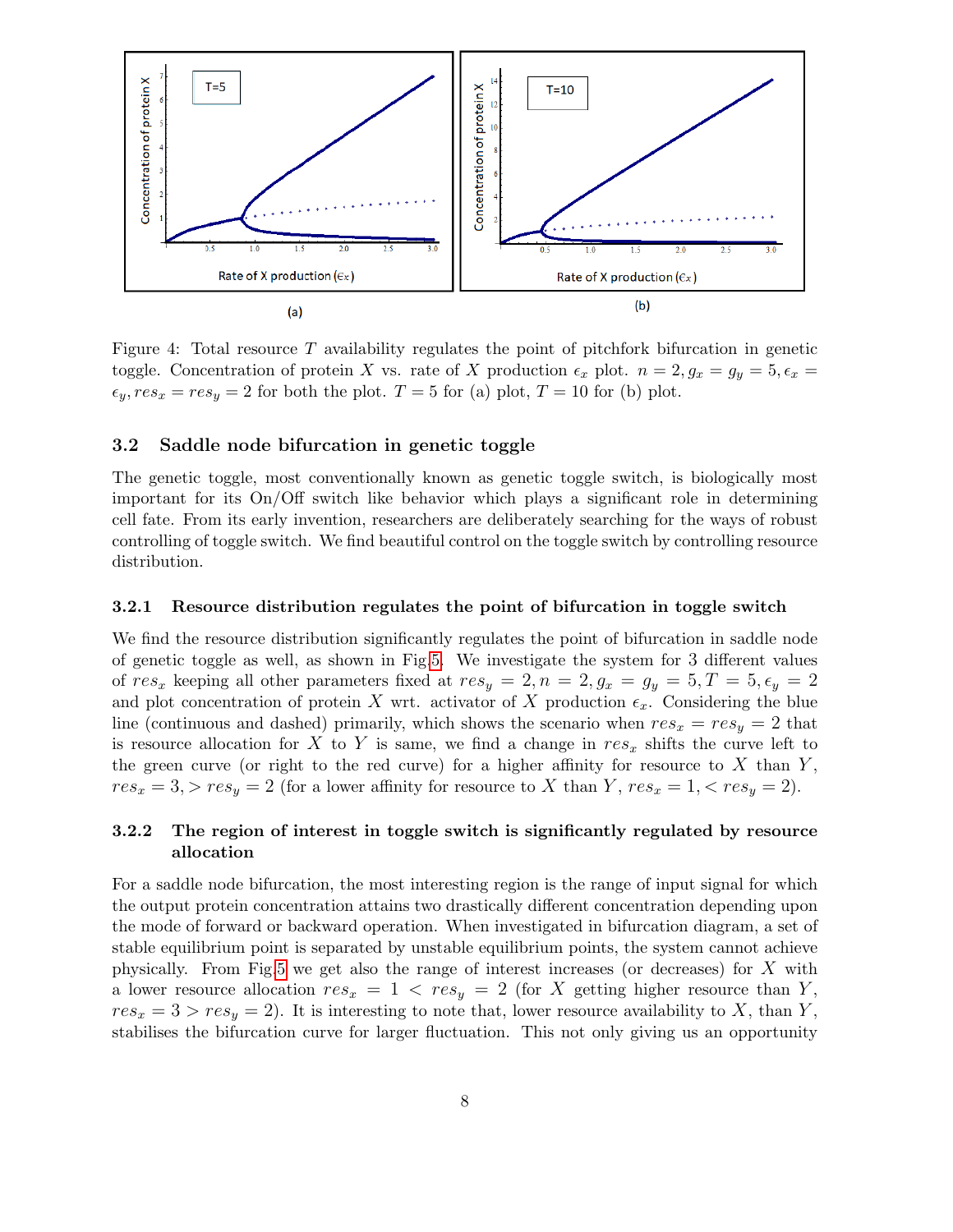<span id="page-8-0"></span>

Figure 5: (a). Rate of X production  $\epsilon_x$  vs. concentration of protein X plot in case of saddle node bifurcation in genetic toggle.  $res_y = 2$ ,  $g_x = g_y = 5$ ,  $T = 5$ ,  $n = 2\epsilon_y = 2$ . (b). Phase plot of rate of X production  $\epsilon_x$  vs. total resource availability T.  $res_x = res_y = 1, n = 2, g_x = g_y = 5, \epsilon_y = 1$ 

of robust controlling of the system, but also signifies initial biasing of system towards resource significantly modifies cell fate in terms of stability also.

#### 3.2.3 Total resource availability T regulates Saddle node bifurcation curve

Along with the variation with resource affinity, the availability of the total nutrients, say resource here significantly regulates the saddle node bifurcation curve as shown in Fig[.5b](#page-8-0). The regulation is quite positive here though. Greater resource stabilises the system for larger range of bistability, greater the switch robustness, while with less availability of resource switch response is not stable and the steady states can alter even for low fluctuation in the system.

# 4 Conclusions and perspectives

Cellular decision making is a fundamental biological phenomena by which a cell opts the different states prior to environmental conditions, leading to asymmetric cell differentiation. The underlying reason behind this, is still not entirely explored. We take a simple genetic motif, genetic toggle here, and shows that resource affinity asymmetry of the toggle participants, both for the saddle node and in pitchfork bifurcation significantly biases the cell fate. This mutually repressing motif is very common in nature [\[14,](#page-10-8) [6\]](#page-9-7) where in output the system shows patterning by choosing one cell fate over other. The availability of total resource pool significantly regulates the bifurcation point in the motif. While in case of synthetic circuit, this resource limitation is very true because the gene circuit implemented in host, entirely depends upon host's resource for its expression, in case of cell the limitation in cellular resource ribosome is major factor, indicating our findings to be true also. We also investigated the effect of gene copy number in case of pitchfork bifurcation indicating an initial asymmetry biases the cell fate to lower or higher production states accordingly.

Here, it is important to note that our entire consideration is valid for low growth state of the system. The effect of growth rate on cell dynamics is well established [\[17\]](#page-10-6). Over expression of endogenous genes, or adding some synthetic construct in cell, destabilises the resource dis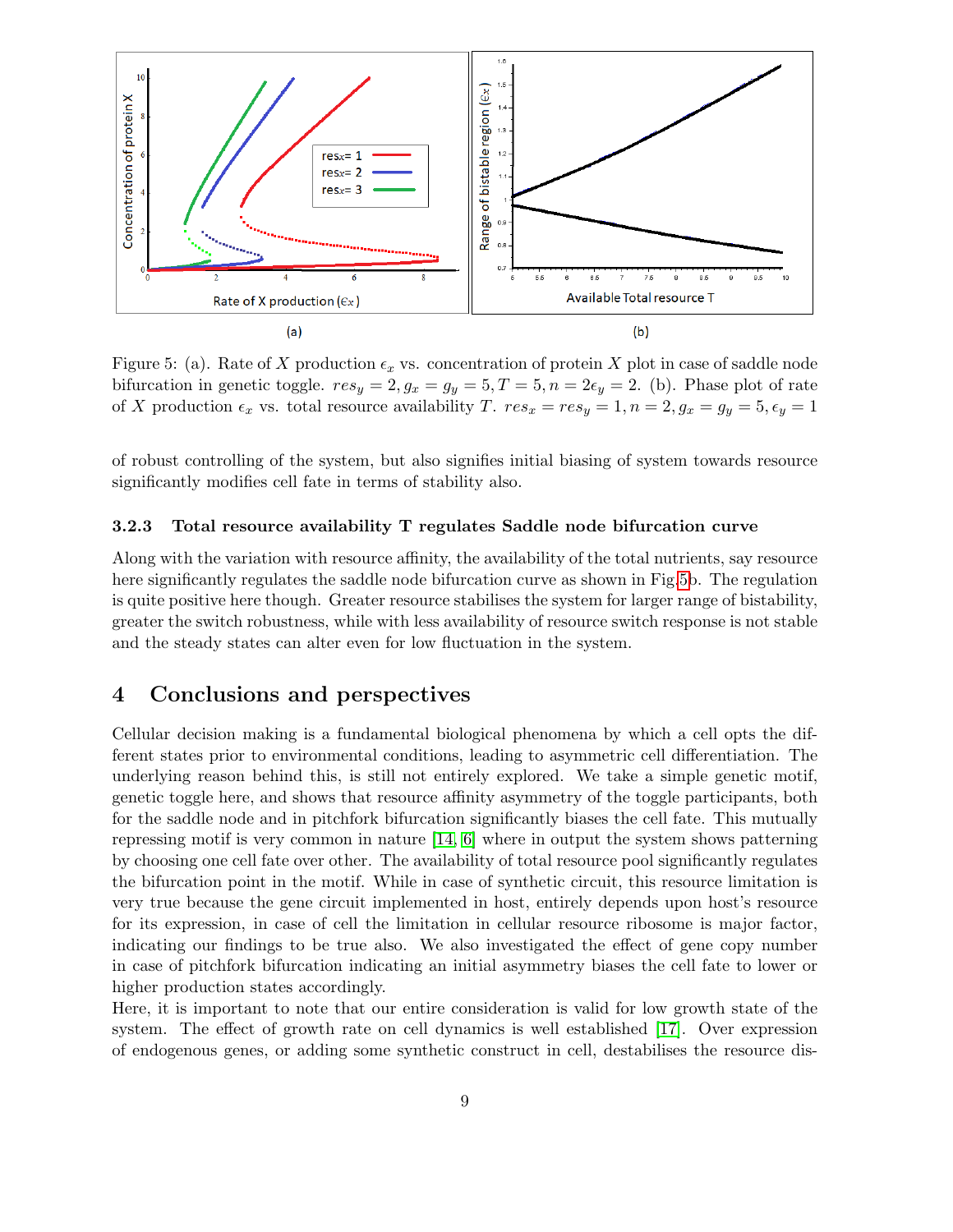tribution, makes the growth rate smaller, while growth causing dilution enhances the protein degradation. So, some researchers point out that growth is a significantly regulatory parameter in every cellular phenomena. But some experimental results also pointed out that these effects only depends upon experimental conditions, causing some momentary changes in dynamics. Our study mostly follows the experimental situation [\[8,](#page-9-8) [15\]](#page-10-9) when the growth rate is low and competition effect is significant.

A perfect noise free environment in cell is impracticable. For a single cell, though the consideration does not violate the reality, working with a group of cell, the predictability can vary significantly. Addition of noise in existing dynamics will give a result close to reality. Also the limitation of other cellular nutrients in the way of gene expression can regulate the alternate protein production, stabilizing one state over other, regulating cell fate. In future, we would like to extend our work for a complete scenario including transcriptional, translational and degradation machinery competition in a noisy environment of cell.

## Acknowledgement

PC and SG acknowledge the support by DST-INSPIRE, India, vide sanction Letter No. DST/INSPIRE/04/2017/002765 dated- 13.03.2019.

# References

- <span id="page-9-2"></span>[1] G. Balázsi, A. van Oudenaarden, and J. J. Collins. Cellular decision making and biological noise: from microbes to mammals. Cell, 144(6):910–925, 2011.
- <span id="page-9-1"></span>[2] I. Bose and S. Ghosh. Bifurcation and criticality. Journal of Statistical Mechanics: Theory and Experiment, 2019(4):043403, 2019.
- <span id="page-9-6"></span>[3] D. H. Burkhardt, S. Rouskin, Y. Zhang, G.-W. Li, J. S. Weissman, and C. A. Gross. Operon mrnas are organized into orf-centric structures that predict translation efficiency. Elife, 6:e22037, 2017.
- <span id="page-9-4"></span>[4] P. Chakraborty and S. Ghosh. Emergent correlations in gene expression dynamics as footprints of resource competition. The European Physical Journal E, 44(10):1–12, 2021.
- <span id="page-9-3"></span>[5] P. Chakraborty and S. Ghosh. Emergent regulatory response and shift of half induction point under resource competition in genetic circuits.  $arXiv$  preprint  $arXiv:2112.04985$ , 2021.
- <span id="page-9-7"></span>[6] E. Clark. Dynamic patterning by the drosophila pair-rule network reconciles long-germ and short-germ segmentation.  $PLoS$  biology, 15(9):e2002439, 2017.
- <span id="page-9-0"></span>[7] T. S. Gardner, C. R. Cantor, and J. J. Collins. Construction of a genetic toggle switch in escherichia coli. Nature, 403(6767):339–342, 2000.
- <span id="page-9-8"></span>[8] A. Gyorgy, J. I. Jiménez, J. Yazbek, H.-H. Huang, H. Chung, R. Weiss, and D. Del Vecchio. Isocost lines describe the cellular economy of genetic circuits. Biophysical journal, 109(3):639–646, 2015.
- <span id="page-9-5"></span>[9] S. Jayanthi, K. S. Nilgiriwala, and D. Del Vecchio. Retroactivity controls the temporal dynamics of gene transcription. ACS synthetic biology,  $2(8)$ :431–441, 2013.